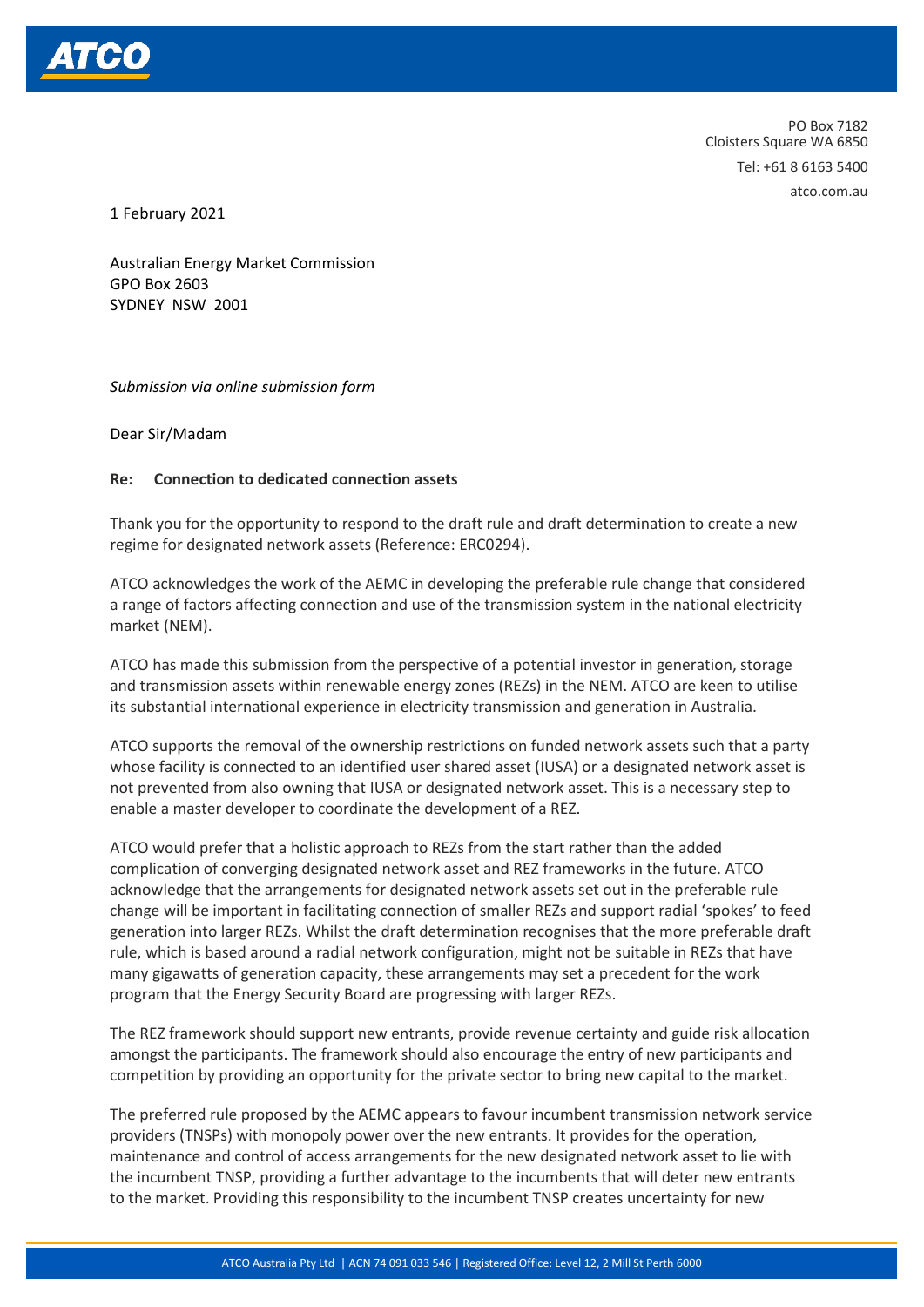investors, as it will affect their ability to effectively manage the asset over its lifecycle and creates a further barrier for entry.

ATCO recognises that the reliability and security of the shared network is fundamental to the NEM and that coordination by all parties will be required to ensure that this is not compromised. ATCO proposes an alternate approach to the co-ordination of transmission and generation investments that has regard to the needs of communities and developers. Our alternate approach would require the State Government in each jurisdiction to appoint a master developer for each REZ which would be subject to a certification process that ensures the developer has the appropriate organisation capability (including technical and financial) or allow an independent body such as AEMO to undertake the role. This process must ensure the Jurisdictional Planning Body, other TNSPs, AEMO and private developers have access to undertake this role.

Once appointed the master developer will then be responsible for power system security through the coordination of operation, maintenance and control of access arrangements for the REZ. ATCO previously proposed this framework to the Energy Security Board during their consultation on the Interim REZ framework<sup>[1](#page-1-0)</sup> and will provide a further submission to the current Energy Security Board consultation paper on Stage 2 REZ.

In order to attract new private sector capital to REZs and facilitate competition in the marketplace, revenue certainty and clear risk allocation are key. The new rule should provide a level playing field for all similar asset investments. Under the preferred rule, there may be a perception that dedicated network assets are treated differently to the shared network, where new investments in the shared network, subject to the relevant tests can be incorporated into the regulated asset base of TNSPs and costs are recovered from all users. In comparison, the risk of investment in dedicated network assets must be fully borne by the investor. To bring new capital to the market the private sector allocation of risk under the framework must be equally balanced for all potential investors.

## **About ATCO**

Established in Canada in 1947 and now a \$22 billion global company, ATCO has a long history of partnering with communities and indigenous groups, energising industries, and delivering customer focussed infrastructure solutions.

With almost 60 years' experience in Australia - having entered the market in 1961 - ATCO understands the Australian environment and is a trusted, long-term partner of many large and respected Australian companies.

Leveraging a 70+ year legacy of power generation, transmission and distribution networks operation and maintenance in Canada, ATCO has been providing gas-fired power generation in Australia for more than 20 years and is actively investigating investments across the entire energy value chain, including renewable generation, transmission, distribution and storage infrastructure for the national electricity market. ATCO is eager to apply its international expertise and experience in electricity, natural gas, water, storage and structures to its continued operations across Australia.

Experienced in building, owning and operating pipeline infrastructure globally, ATCO has successfully managed the Western Australian natural gas distribution network since 2011, and will apply its global capability and know-how to expand into solutions across transmission, storage and processing. In mid-2020, ATCO was selected, as a partner to rebuild Puerto Rico's electricity system; with a plan to modernise and operate the system for the next 15 years.

<span id="page-1-0"></span>Available from:

http://www.coagenergycouncil.gov.au/sites/prod.energycouncil/files/publications/documents/ATCO%20Response%20to%20Consult ation%20Paper%20and%20Draft%20Rules%20-%20Interim%20REZ%20framework.pdf